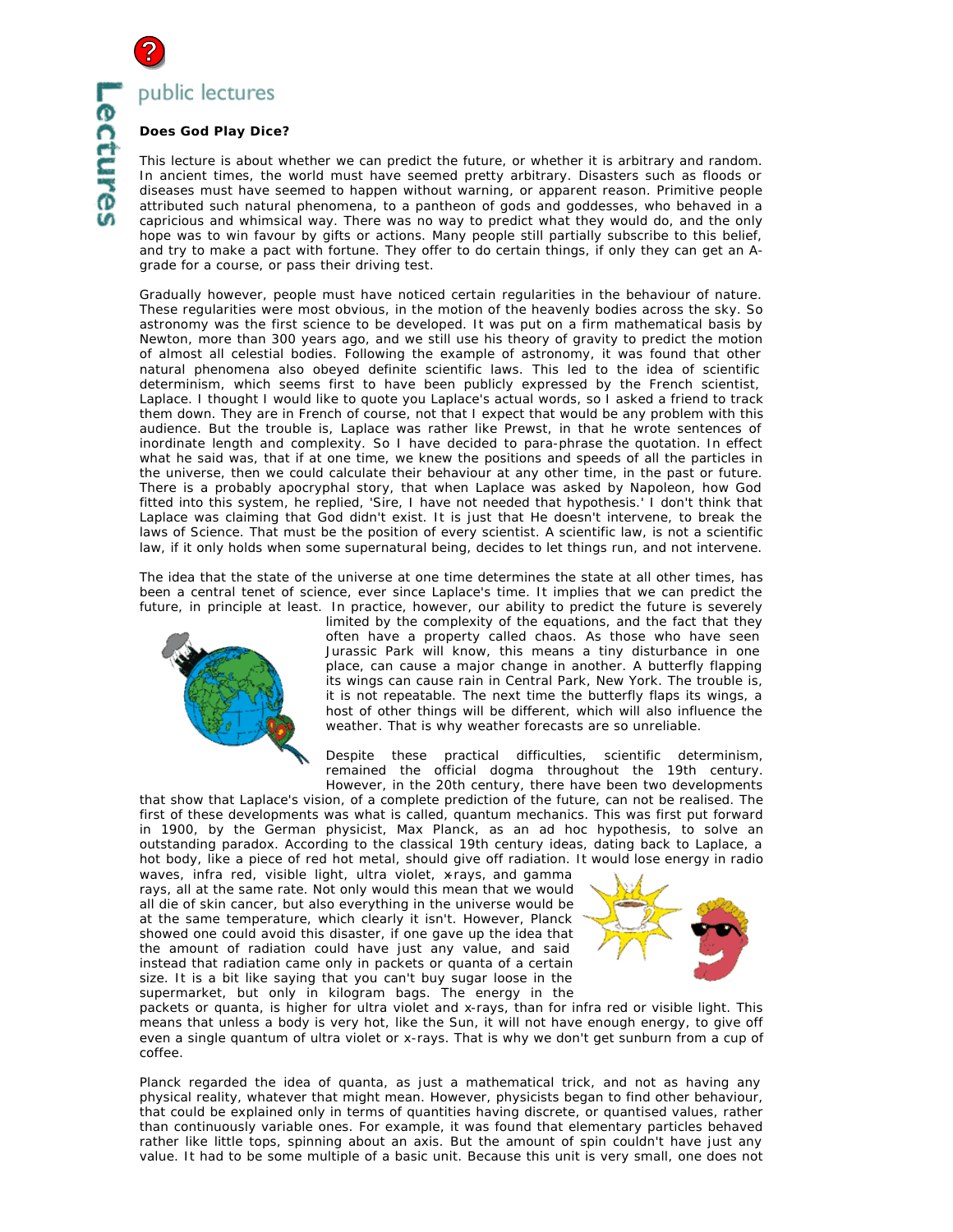notice that a normal top really slows down in a rapid sequence of discrete steps, rather than as a continuous process. But for tops as small as atoms, the discrete nature of spin is very important.

It was some time before people realised the implications of this quantum behaviour for determinism. It was not until 1926, that Werner Heisenberg, another German physicist, pointed out that you couldn't measure both the position, and the speed, of a particle exactly. To see where a particle is, one has to shine light on it. But by Planck's work, one can't use an arbitrarily small amount of light. One has to use at least one quantum. This will disturb the

particle, and change its speed in a way that can't be predicted. To measure the position of the particle accurately, you will have to use light of short wave length, like ultra violet, x-rays, or gamma rays. But again, by concertainty in position) x (uncertainty in speed) x mass

Planck's work, quanta of these forms of light have higher energies than those of visible light. So they will disturb the speed of the particle more. It is a no win situation: the more accurately you try to measure the position of the



is greater than h Planck's Constant

particle, the less accurately you can know the speed, and vice versa. This is summed up in the Uncertainty Principle that Heisenberg formulated; the uncertainty in the position of a particle, times the uncertainty in its speed, is always greater than a quantity called Planck's constant, divided by the mass of the particle.

Laplace's vision, of scientific determinism, involved knowing the positions and speeds of the particles in the universe, at one instant of time. So it was seriously undermined by Heisenberg's Uncertainty principle. How could one predict the future, when one could not measure accurately both the positions, and the speeds, of particles at the present time? No matter how powerful a computer you have, if you put lousy data in, you will get lousy predictions out.



Einstein was very unhappy about this apparent randomness in nature. His views were summed up in his famous phrase, 'God does not play dice'. He seemed to have felt that the uncertainty was only provisional: but that there was an underlying reality, in which particles would have well defined positions and speeds, and would evolve according to deterministic laws, in the spirit of Laplace. This reality might be known to God, but the quantum nature of light would prevent us seeing it, except through a glass darkly.

Einstein's view was what would now be called, a hidden variable theory. Hidden variable theories might seem to be the most obvious way to incorporate the Uncertainty Principle into physics. They form the basis of the mental picture of the universe, held by many scientists, and almost all philosophers of science. But these hidden variable theories are wrong. The British physicist, John Bell, who died recently, devised an experimental test that would distinguish hidden variable theories. When the experiment was carried out carefully, the results were inconsistent with hidden variables. Thus it seems that even God is bound by the Uncertainty Principle, and can not know both the position, and the speed, of a particle. So God does play dice with the universe. All the evidence points to him being an inveterate gambler, who throws the dice on every possible occasion.



Strongly Peaked Wave Function Other scientists were much more ready than Einstein to modify the classical 19th century view of determinism. A new theory, called quantum mechanics, was put forward by Heisenberg, the Austrian, Erwin Schroedinger, and the British physicist, Paul Dirac. Dirac was my predecessor but one, as the Lucasian Professor in Cambridge. Although quantum mechanics has been around for nearly 70 years, it is still not generally understood or appreciated, even by those that use it to do calculations. Yet it should concern us all, because it is a completely different picture of the physical

universe, and of reality itself. In quantum mechanics, particles don't have well defined positions and speeds. Instead, they are represented by what is called a wave function. This is a number at each point of space. The size of the wave function gives the **Wave Function** 

probability that the particle will be found in that position. The rate, at which the wave function varies from point to point, gives the speed of the particle. One can have a wave function that is very strongly peaked in a small region. This will mean that the uncertainty in the position is small. But the wave function will vary very rapidly near the peak, up on one side, and down on the other. Thus the uncertainty in the speed will be

large. Similarly, one can have wave functions where the uncertainty in the speed is small, but the uncertainty in the position is large.

The wave function contains all that one can know of the particle, both its position, and its speed. If you know the wave function at one time, then its values at other times are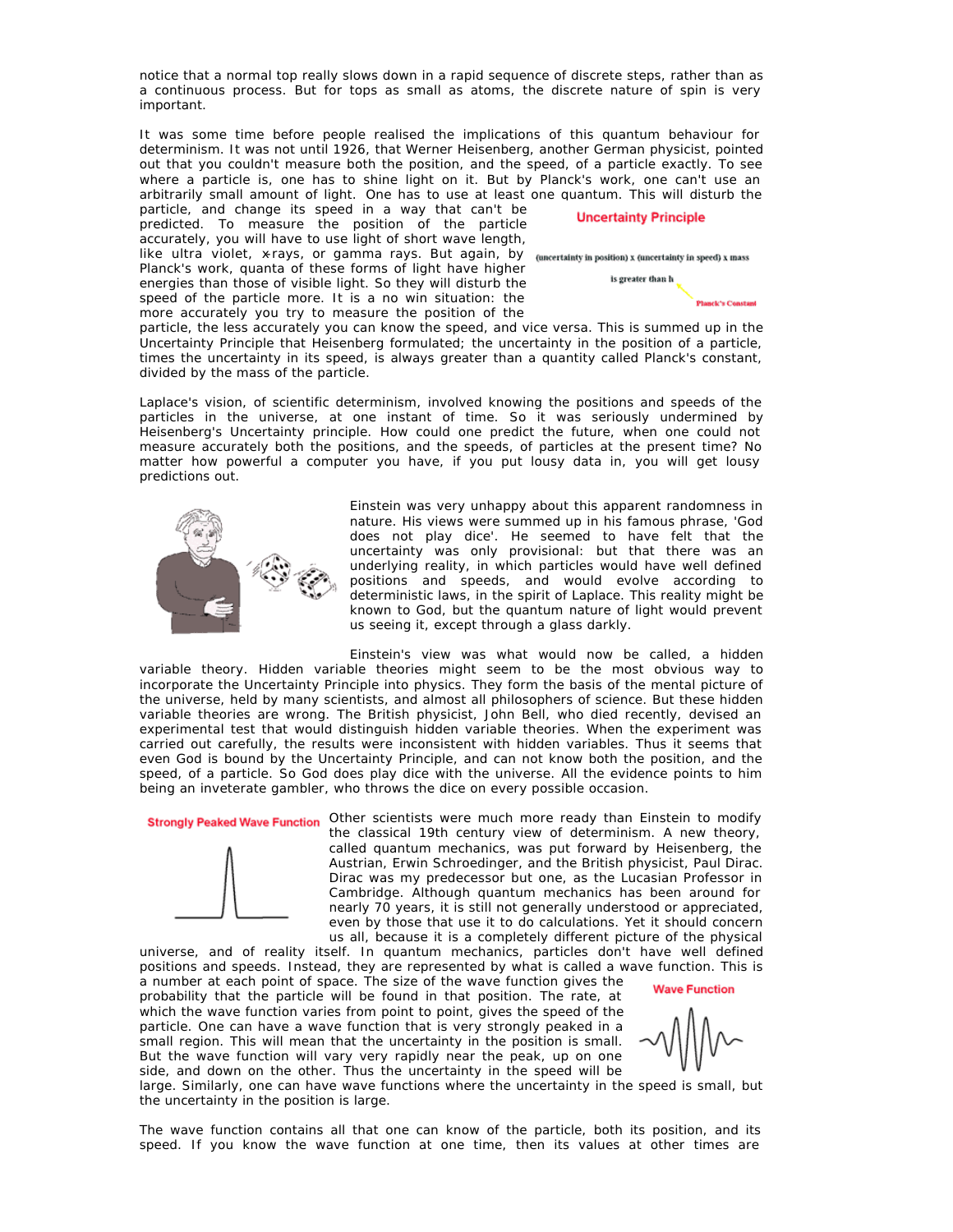determined by what is called the Schroedinger equation. Thus one still has a kind of determinism, but it is not the sort that Laplace envisaged. Instead of being able to predict the positions and speeds of particles, all we can predict is the wave function. This means that we can predict just half what we could, according to the classical 19th century view.

Although quantum mechanics leads to uncertainty, when we try to predict both the position and the speed, it still allows us to predict, with certainty, one combination of position and speed. However, even this degree of certainty, seems to be threatened by more recent developments. The problem arises because gravity can warp space-time so much, that there can be regions that we don't observe.

Interestingly enough, Laplace himself wrote a paper in 1799 on how some stars could have a gravitational field so strong that light could not escape, but would be dragged back onto the star. He even calculated that a star of the same density as the Sun, but two hundred and fifty times the size, would have this property. But although Laplace may not have realised it, the same idea had been put forward 16 years earlier by a Cambridge man, John Mitchell, in a paper in the Philosophical Transactions of the Royal Society. Both Mitchell and Laplace thought of light as consisting of particles, rather like cannon balls, that could be slowed down by gravity, and made to fall back on the star. But a famous experiment, carried out by two Americans, Michelson and Morley in 1887, showed that light always travelled at a speed of one hundred and eighty six thousand miles a second, no matter where it came from. How then could gravity slow down light, and make it fall back.

This was impossible, according to the then accepted ideas of space and time. But in 1915, Einstein put forward his revolutionary General Theory of Relativity. In this, space and time were no longer separate and independent entities. Instead, they were just different directions in a single object called space-time. This space-time was not flat, but was warped and curved by the matter and energy in it. In order to understand this, considered a sheet of rubber, with

a weight placed on it, to represent a star. The weight will form a depression in the rubber, and will cause the sheet near the star to be curved, rather than flat. If one now rolls marbles on the rubber sheet, their paths will be curved, rather than being straight lines. In 1919, a British expedition to West Africa, looked at light from distant stars, that passed near the Sun during an

eclipse. They found that the images of the stars were shifted slightly from their normal positions. This indicated that the paths of the light from the stars had been bent by the curved space-time near the Sun. General Relativity was confirmed.

Consider now placing heavier and heavier, and more and more concentrated weights on the rubber sheet. They will depress the sheet more and more. Eventually, at a critical weight and size, they will make a bottomless hole in the sheet, which particles can fall into, but nothing can get out of.

What happens in space-time according to General Relativity is rather similar. A star will



curve and distort the space-time near it, more and more, the more massive and more compact the star is. If a massive star, which has burnt up its nuclear fuel, cools and shrinks below a critical size, it will quite literally make a bottomless hole in space-time, that light can't get out of. Such objects were given the name Black Holes, by the American physicist John Wheeler, who was one of the first to recognise their importance, and the problems they pose. The name caught on quickly. To Americans, it suggested something dark and mysterious, while to the British, there was the added resonance of the Black Hole of Calcutta. But the French, being French, saw a more risqué meaning. For years, they resisted the name, trou noir, claiming it was obscene. But that was a bit like trying to stand against le weekend, and other franglais. In the end, they had to give in. Who can resist a name that is such a winner?



We now have observations that point to black holes in a number of objects, from binary star systems, to the centre of galaxies. So it is now generally accepted that black holes exist. But, apart from their potential for science fiction, what is their significance for determinism. The answer lies in a bumper sticker that I used to have on the door of my office: Black Holes are Out of Sight. Not only do the particles and unlucky astronauts that fall into a black hole, never come out again, but also the information that they carry, is lost forever, at least from our region of the universe. You can throw television sets, diamond rings, or even your worst enemies into a black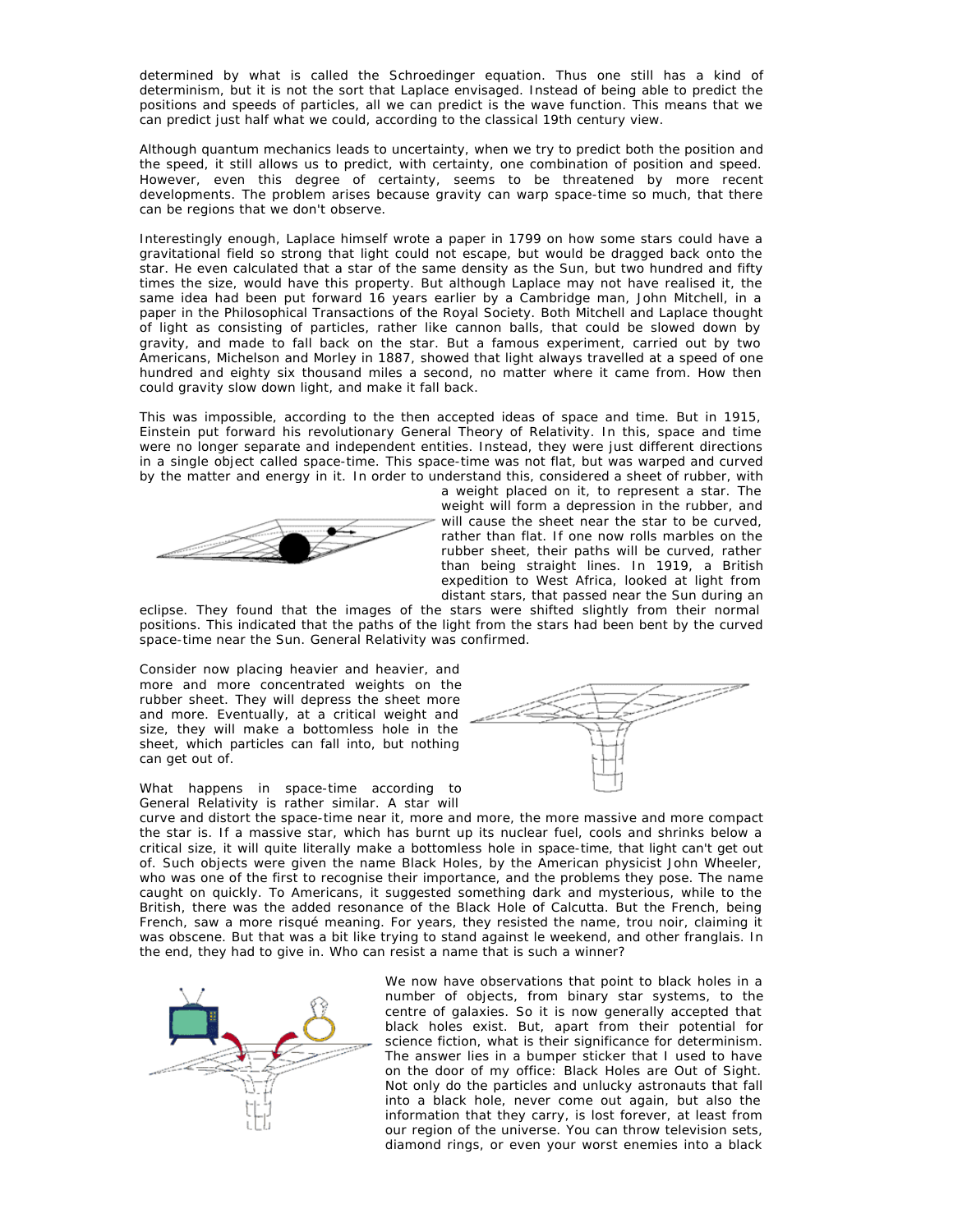hole, and all the black hole will remember, is the total mass, and the state of rotation. John Wheeler called this, 'A Black Hole Has No Hair.' To the French, this just confirmed their suspicions.

As long as it was thought that black holes would continue to exist forever, this loss of information didn't seem to matter too much. One could say that the information still existed inside the black hole. It is just that one can't tell what it is, from the outside. However, the

situation changed, when I discovered that black holes aren't completely black. Quantum mechanics causes them to send out particles and radiation at a steady rate. This result came as a total surprise to particle and me, and everyone else. But with hindsight, it should have been obvious. What we think of as empty space is not really empty, but it is filled with pairs of particles and anti particles. These appear together at some point of space and time, move apart, and then come together and annihilate each other. These particles and anti particles occur because a field, such as the fields that carry light



and gravity, can't be exactly zero. That would mean that the value of the field, would have both an exact position (at zero), and an exact speed or rate of change (also zero). This would be against the Uncertainty Principle, just as a particle can't have both an exact position, and an exact speed. So all fields must have what are called, vacuum fluctuations. Because of the quantum behaviour of nature, one can interpret these vacuum fluctuations, in terms of particles and anti particles, as I have described.

These pairs of particles occur for all varieties of elementary particles. They are called virtual particles, because they occur even in the vacuum, and they can't be directly measured by particle detectors. However, the indirect effects of virtual particles, or vacuum fluctuations, have been observed in a number of experiments, and their existence confirmed.



If there is a black hole around, one member of a particle anti particle pair may fall into the hole, leaving the other member without a partner, with which to annihilate. The forsaken particle may fall into the hole as well, but it may also escape to a large distance from the hole, where it will become a real particle, that can be measured by a particle detector. To someone a long way from the black hole, it will appear to have been emitted by the hole.

This explanation of how black holes ain't so black, makes it clear that the emission will depend on the size of the black hole, and the rate at which it is rotating. But because black holes have no hair, in Wheeler's phrase, the radiation will be otherwise independent of what went into the hole. It doesn't matter whether you throw television sets, diamond rings, or your worst enemies, into a black hole. What comes back out will be the same.

So what has all this to do with determinism, which is what this lecture is supposed to be about. What it shows is that there are many initial states, containing television sets, diamond rings, and even people, that evolve to the same final state, at least outside the black hole. But in Laplace's picture of determinism, there was a one to one correspondence between initial states, and final states. If you knew the state of the universe at some time in the past, you could predict it in the future. Similarly, if you knew it in the future, you could calculate what it must have been in the past. The advent of quantum theory in the 1920s reduced the amount one could predict by half, but it still left a one to one correspondence between the states of the universe at different times. If one knew the wave function at one time, one could calculate it at any other time.

With black holes, however, the situation is rather different. One will end up with the same state outside the hole, whatever one threw in, provided it has the same mass. Thus there is not a one to one correspondence between the initial state, and the final state outside the black hole. There will be a one to one correspondence between the initial state, and the final state both outside, and inside, the black hole. But the important point is that the emission of particles, and radiation by the black hole, will cause the hole to lose mass, and get smaller. Eventually, it seems the black hole will get down to zero mass, and will disappear altogether. What then will happen to all the objects that fell into the hole, and all the people that either jumped in, or were pushed? They can't come out again, because there isn't enough mass or energy left in the black hole, to send them out again. They may pass into another universe, but that is not something that will make any difference, to those of us prudent enough not to jump into a black hole. Even the information, about what fell into the hole, could not come out again when the hole finally disappears. Information can not be carried free, as those of you with phone bills will know. Information requires energy to carry it, and there won't be enough energy left